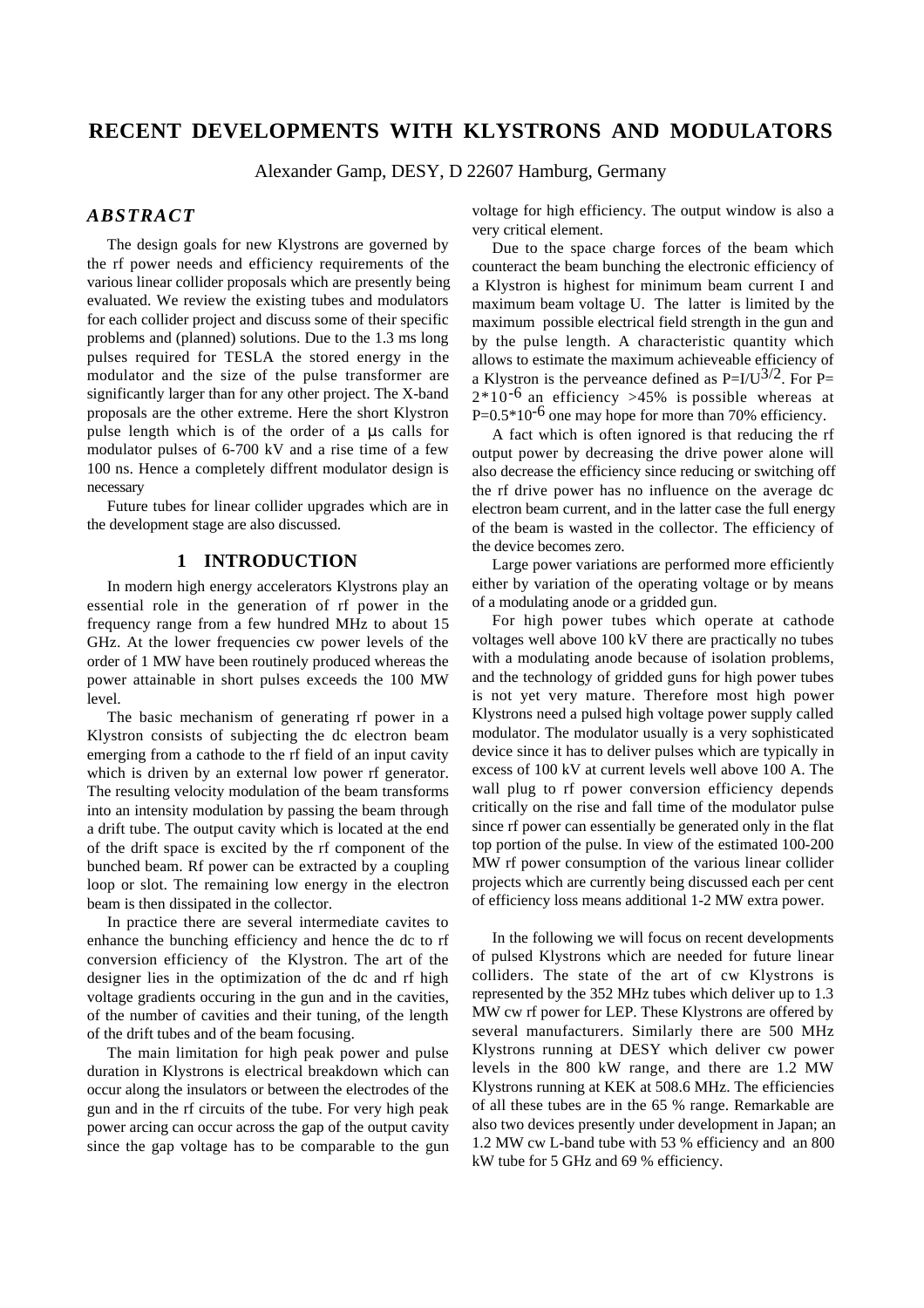### **2 L-BAND KLYSTRONS**

The 1.3 GHz operating frequency of TESLA represents the lower end of the frequency spectrum spanned up by the linear collider proposals. On the other hand the rf pulse length of 1.3 ms is by far the longest. For the TESLA TEST FACILITY (TTF) two TH 2104 Diode-Klystrons were bought from Thomson which can deliver up to 5 MW rf pulses of 2 ms length at the rep. rate 10 Hz. The efficiency is 45 %. These tubes which run at 130 kV gun voltage represent today's state of the art for so long pulses.

From existing tube performances the empirical relation E<sup>\*</sup>V=100/τ<sup>.34</sup> between achieved pulse length τ [s], max. field strength E [kV/mm] in the gun region and gun voltage V [kV] has been established [1].

Because of the long pulse length the modulator was a challenge too. It was specified for 130 kV, 95 A pulses of 2.2 ms length. There is a lot of experience with pulse transformers for pulse-lengths in the range of some µs, but much less in the ms range. Due to the long pulse length the energy to be delivered by the modulator per pulse is of the order of 25 kJ as compared to less than a kJ in most other cases. We investigated the possibility to use a PFN in conjunction with a pulse transformer. Technically this would have been possible, but the preferred alternative solution of an 1.4 mF capacitor charged to 9.6 kV as an energy storage element in conjunction with a bouncer circuit and a pulse transformer seemed less expensive and was built at FNAL. The prototype of a 2 ms pulse transformer was delivered by industry in August 1993.

The pulse rise time is less than  $100 \mu s$ , and the voltage droop during the pulse is 1%. The overall wall plug power to useful HV conversion efficiency is 86%. "Useful" means that only the flat top of the HV pulse which is good for rf generation has been taken into account.

Installation at DESY and successful final commissioning took place in April 1994. Since then the modulator has been regularly used without any problem. Two more such modulators are presently being built at FNAL [2].

DESY has decided to procure also a prototype of a **S**uperconducting **M**agnetic **E**nergy **S**torage (SMES) Modulator. Here the HV pulse will be generated by an IGBT switch which commutes the current flowing in a SC coil into the pulse transformer primary during the pulse. Recently, in a successful proof-of-principle experiment, 3 kV pulses were generated with a SMES current of 440 A [3]. Switching was done by a prototype IGBT switch.

A contract with industry has been signed for the development of a 1.3 GHz 10 MW multibeam Klystron with 1.7 ms pulse length and 10 Hz repetition rate. Since the specified efficiency is between 70% and 75% the

microperveance must be about 0.5 which, for a single beam 10 MW Klystron, implies a gun voltage of 240 kV. The design of a gun at this voltage level and pulse length would be very critical. Therefore the solution of a multibeam Klystron with 7 beams, each having the microperveance 0.5, has been favoured. The gun voltage will be 110 kV and the total beam current 130 A. There will be two rf output windows. The solenoid focusing power will be only 4 kW.

A prototype of a 64 kW 4 beam Klystron operating at 425 MHz has demonstrated an efficiency of 44 %. The cathode voltage was only 18 kV [4].

A proof of existence and feasibility of 5 MW L-band MBKs operating at ms pulse lengths comes from the Moscow Meson Factory, where 33 MBKs are running. These tubes have 6 beams and the operating voltage is only 75 kV. The microperveance of 1.4 per beam should allow for a higher efficiency than the 40 % of the actual tubes.

I would like to mention two other L-band projects: The "Intense Beam Klystron" known as the Annular Beam Amplifier (ABA) plans to provide single shots of 2 GigaWatt pulses resulting from a 400 kV, 16 kA beam [5]. The other is a One-Microsecond, L-Band Relativistic Klystron Amplifier with a 600 kV, 5 kA beam designed for 1 GigaWatt pulses. Peak power pulses approaching 0.5 GigaWatt and 0.5 µs half power width have been obtained [6].

#### **3 NEW RESULTS ON S-BAND SOURCES**

The main recent achievement in the S-band domain is the 150 MW Klystron which was designed and manufactured at SLAC for the DESY-Darmstadt S-band Linear Collider project.This rf output power is a 150 % increase over the S-band tubes currently used in the SLAC linear accelerator. Some important design parameters of this tube are summarized below:

| Frequency     | 3 GHz RF output power | 150 MW  |
|---------------|-----------------------|---------|
| Beam voltage  | 535 kV Beam current   | 700 A   |
| RF pulsewidth | $3 \mu s$ Efficiency  | $>42\%$ |

For some combinations of solenoid curent and gun voltage an rf oscillation appeared at the frequencies 8.5 GHz and its harmonic at 17.18 GHz. A possible explanation is that a slightly off-axis beam is further deflected by an asymmetric mode in a cavity and after spinning around in the focusing field reaches another cavity which can be excited at approximately the same frequency. An oscillation can build up by feedback through the drift tube. However, the region of stable operation is sufficiently large [7].

The first 150 MW tube was delivered to DESY in April 1994, the second in July 1995.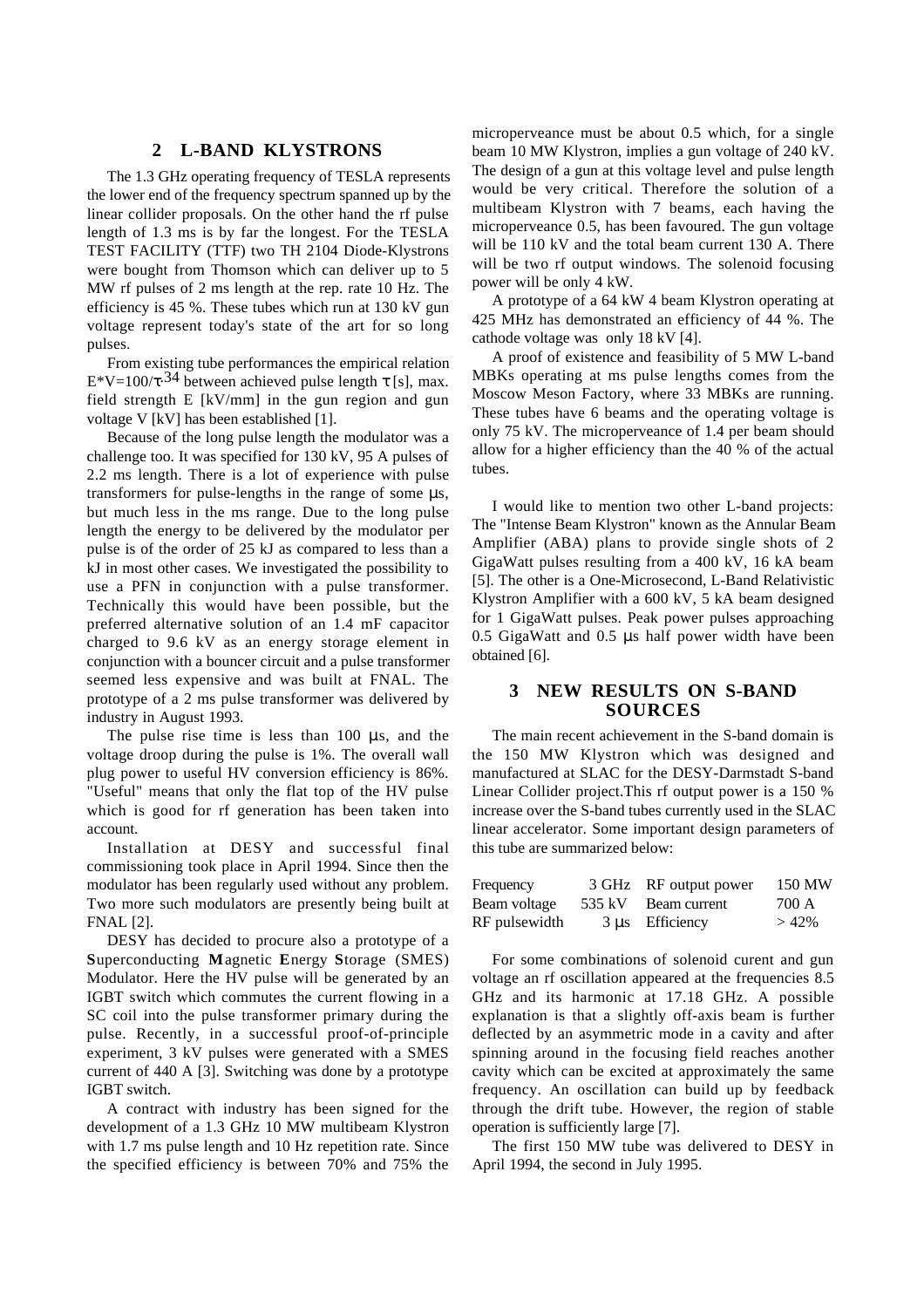In the second Klystron the oscillations were successfully eliminated by replacing the copper drift tubes by lossier stainless steel tubes.

The single cell output cavity of the first tube was replaced by a double cell standing wave cavity. The efficiency of the second tube is 45%. There are four output windows on each tube.

The modulator which is used at DESY to run these Klystrons is a copy of the line type pulser which was designed and built at SLAC [8].

The pulse forming network consists of four parallel lines with ten sections each. They are charged up to the maximum voltage of 50 kV. Because of the high current of up to 17.7 kA two thyratrons are used in parallel connected to two PFN lines each. Special attention has been given to minimize wiring inductances which are, together with the leakage inductance of the 1:23 pulse transformer, the limiting factors for the measured output voltage rise time of 600 ns.

Very recently the development of a 150 MW S-band tube was also reported by Thomson. Here the pulse length was limited to about 1  $\mu$ s by the modulator capacity [16].

#### **4 DEVELOPMENTS OF X-BAND KLYSTRONS**

There are three X-band Linear Collider proposals which involve the development of new Klystrons, namely NLC (SLAC) and JLC (KEK) and VLEPP (Novosibirsk, Protvino).

At SLAC 8 prototype Klystrons, known as the XC series, have been evaluated with the goal of producing 100 MW rf output power at X-band. The lessons learnt from these studies were that single gap output cavities and pillbox rf windows could not work at the required power levels. The best result achieved with the latter was 25 MW at 1 us pulse width.

For the subsequent XL Klystron series the effort has shifted to the development of a reliable 50 MW source with the eventual upgrade to 100 MW. The main parameters of the XL-1 tube are:

Frequency 11.424 GHz Peak output power 50 MW Beam Voltage 440 kV(465 kV) Beamcurrent 350A(190 A) Microperveance 1.2 (0.6) Efficiency≤40%(57 %)

 The values in parantheses are simulation results for a PPM-focused tube.

The output circuit of the XL-1 is a three-cell, standing wave, disk- loaded wave guide. The traveling wave output window operates in the circular  $TE_{01}$  mode which has no electric field at the critical region of the ceramic to metal brazing joint. In a resonant ring this window has demonstrated the capability of transmitting 100 MW of rf power at pulses of 1.5 µs width.

Now four 50 MW XL Klystrons are in operation and ready for use in the NLC.

A PPM-focused tube, in which a periodic array of permanent magnets replaces the solenoid, is in the final stages of computer simulation and mechanical design.

The output circuit of the XL-4 is a 4-cell traveling wave structure tapered in impedance and velocity. The velocity taper ensures that the wave remains in synchronism with the slowing beam for maximum energy extraction. The impedance taper, which is achieved by an increasing inner diameter for each successive cavity disc, ensures nearly constant rf voltage per gap. In addition, it accomodates the beam expansion [9].

Due to the short pulses and the high voltage required for these X-band Klystrons it becomes particularly important to minimize the modulator HV pulse rise time. The limiting factors - transformer leakage inductance, internal inductances of lumped capacitors and wiring inductances - can be minimized by reducing the transformer step-up ratio and eliminating lumped capacitors. In the symmetric Bluemlein PFN configuration the pulse transformer primary sees the total PFN voltage rather than only half of it as for an ordinary PFN. Hence the transformer step-up ratio can be halved. To avoid lumped elements the use of lengths of smooth transmission line (PFL) has been proposed. The main design (max) parameters of the NLC modulator are listed below:

Output pulse voltage 517 kV Output pulse current 557 A PFL voltage 75 kV Pulse energy width 1.55 µs Pulse rise time 320 ns Net Modulator efficiency 72%

The **T**wo **B**eam **N**ext **L**inear **C**ollider (TBNLC), which is a relativistic Klystron two beam accelerator, has been proposed as an alternative rf power source for the main linac of the NLC. In a recent successful reacceleration experiment a 5 MeV, 1 kA beam from an induction linac was modulated by a transverse deflection technique to generate several hundred amperes of rf current at 11.4 GHz.

The rf power was extracted in three traveling wave output structures. Two induction modules, each pulsed at 250 kV, were located between the output modules for reacceleration. Total output power pulses of up to 172 MW have been achieved with a phase stability in the range  $\pm 3^0$  . The measured conversion efficiency from beam to rf power was 7 %. The estimated electronic Klystron design efficiency is close to 90% and the estimated overall mains power to RF efficiency 35-40% mainly limited by the core losses of the induction cells [10].

Based on the experience gained in this experiment it is intended to build a prototype relativistic Klystron with an extraction section of 8 m length for detailed study of beam dynamics.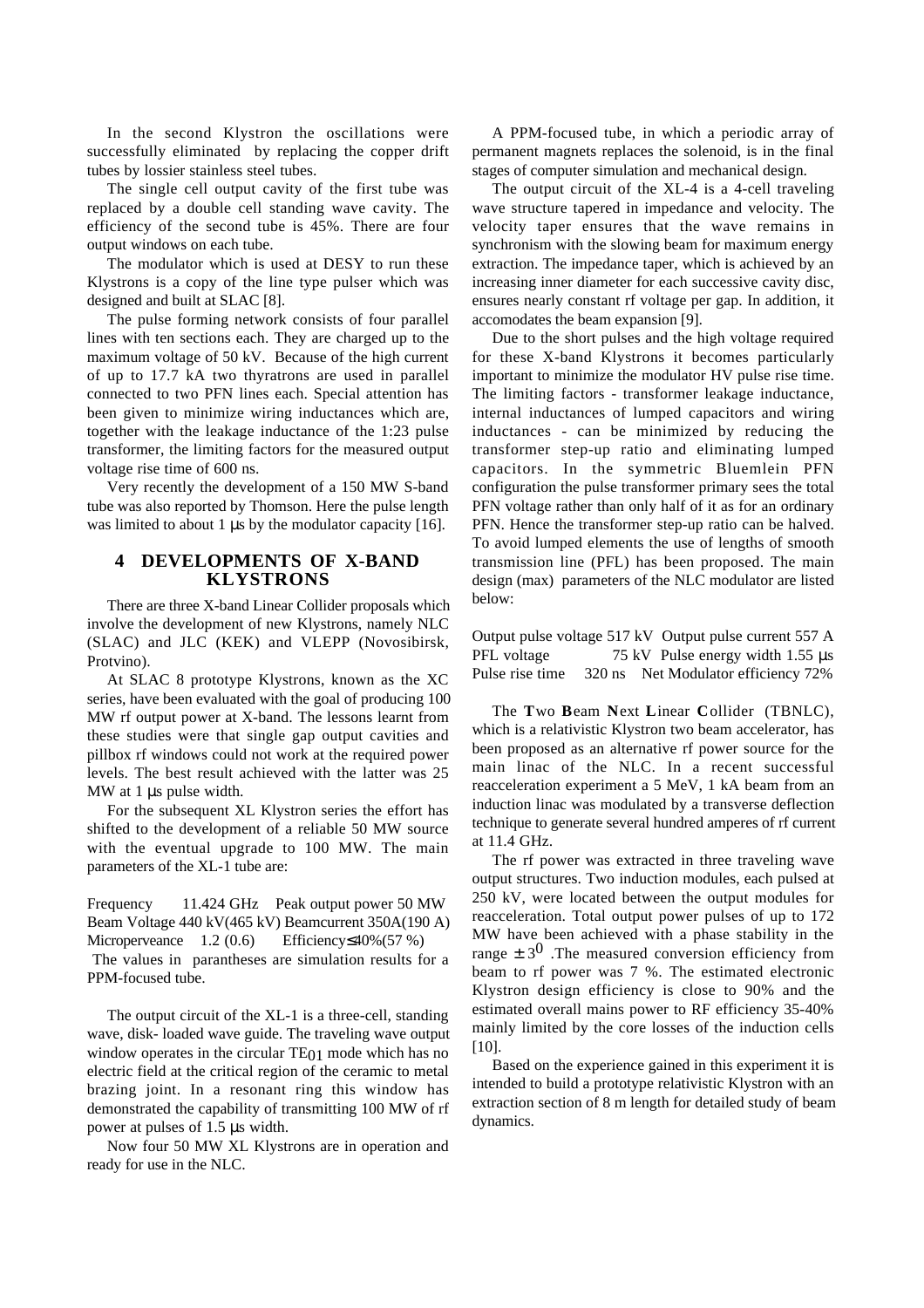At KEK the X-band R&D has been carried out since 1988. The most advanced tube from this project is the XB-72k which has the following design values:

| Peak output power 120 MW |       | Cathode voltage 550 kV |              |
|--------------------------|-------|------------------------|--------------|
| Beam Current             |       | 490 A Microperveance   | $\mathbf{I}$ |
| Gain                     | 53 dB | Efficiency             | 47%          |

Up to 95 MW output power were obtained for pulses of 70 ns length. The demonstrated efficiency was 36% at 50 MW.

An autopsy of the first XB-72k showed that the beam transport was excellent since there was no evidence for beam interception throughout the drift section and the output cavity. The output gap showed serious damage caused by rf discharges, and a new multi-gap design is in progress [11]. Similar experiences were made at SLAC.

The Klystron pulse length and the usable portion of the modulator pulse are only 400-800 ns. Therefore, here as well as at SLAC, the Bluemlein type configuration of two identical PFNs which can double the output voltage compared to the ordinary PFN is the modulator foreseen for this tube.

The projected and achieved Bluemlein modulator parameters are summarized below:

|                     | Design   | Achieved |
|---------------------|----------|----------|
| 9-stage PFN voltage | 120 kV   | 86 kV    |
| Step-up ratio       | 1:5      | 1:7      |
| Rise time           | $150$ ns | $250$ ns |
| Flat top            | $500$ ns | $600$ ns |

The rf source for the VLEPP facility is an amplifying relativistic Klystron with the following parameters:

| Operating frequency 14 GHz Peak output power 150 MW |                                   |       |
|-----------------------------------------------------|-----------------------------------|-------|
| Pulse duration                                      | $0.5 \,\mathrm{u}$ s Beam voltage | 1MV   |
| Beam current                                        | 300 A Saturation gain             | 80 dB |
| Cathode loading                                     | $4 \text{ A/cm}^2$ Efficiency     | 50 %  |

A unique feature of this Klystron is its gridded gun and the associated modulator scheme. The honeycomb oxide cathode consists of 37 separate microcathode cells with the sphere radius of 25 mm. The grid electrode has holes which are congruent with the cathodes. Therefore each cell operates as a separate gun with Pierce optics. After passing the grid all beams form the macrobeam which is accelerated.

Due to the grid the VLEPP Klystron can be supplied by a constant voltage source. To reduce cost one common source for 20 Klystrons is foreseen. For pulsing the cathode there is a coaxial **P**ulse **F**orming **L**ine (PFL) of 0.5 µs electrical length for each Klystron. In order to increase the maximum tolerable electrical field strength the line is pressurized up to 12 atm with  $SF_6$ . A 5 m piece of the PFL line has been tested up to 960 kV.

Focusing will be achieved by permanent Nd-Fe-B magnets. The maximum field strength is 4 kG. There are one input- and 7 gain cavities. The output stage is a 14 cell traveling wave cavity with the maximum field strength 700 kV/cm and two symmetrical wave guide power outputs each with a pill-box window of 3λ diameter.

So far pulses of 50 MW output power and of  $0.7 \mu s$ length have been obtained at 1 Hz rep. rate. The gain was over 90 dB. At larger power levels self exitation occurred in the Klystron which could be damped by inserting absorbing materials into the drift tubes. Then output power pulses of 45 MW at 250 ns and about 30 % efficiency were achieved. In a shorter pulse 70 MW were obtained [12].

The pulse compression sheme foreseen for VLEPP involves a **B**arrel shaped **O**pen **C**avity (BOC) in which essentially the TM31-1-1 "whispering gallery mode" is present. The unloaded Q is about 200000. High power results obtained at KEK are listed below.

| Compression ratio and efficiency       |  | 4.55 and 72% |
|----------------------------------------|--|--------------|
| Input/output pulse length              |  | $500/110$ ns |
| Power gain and transmission efficiency |  | 3.3 and 95%  |
| Maximum power in P.C. system           |  | 150 MW       |

The last number was limited by the available Klystron power. The design value is 250 MW.

I would like to mention a few more X-band rf sources which seem promising, but are still in an early stage of development.

The Magnicon is a source developed at Budker Institute (Novosibirsk). It consists of a continuous electron beam which is deflected by the rf magnetic field of a circular deflection cavity [13].

In the subsequent drift space electrons deviate from the device axis and get into a stationary magnetic field of a solenoid. While entering the magnetic field the longitudinal velocity of the electrons is transformed into a rotational transverse one.

Further on, traveling along a helical trajectory in the output cavity, the electrons excite a  $TM_{110}$  oscillation mode. If the cyclotron frequency is equal to the one of operation, then the interaction can remain effective during many periods of rf oscillation resulting in a very high efficiency.

Feasibility of the magnicon has been demonstrated by two prototypes. One has delivered 2.6 MW rf pulses of 30 µs length at 915 MHz. Here the electronic design efficiency was 85%. The efficiency actually reached was 73% due to the quality of the aluminum alloy used for cavity fabrication. The other magnicon was a frequency doubler which has demonstrated 25 MW output power at 7 GHz for 2 µs pulses. In this case the design efficiency of 60 % was reached.